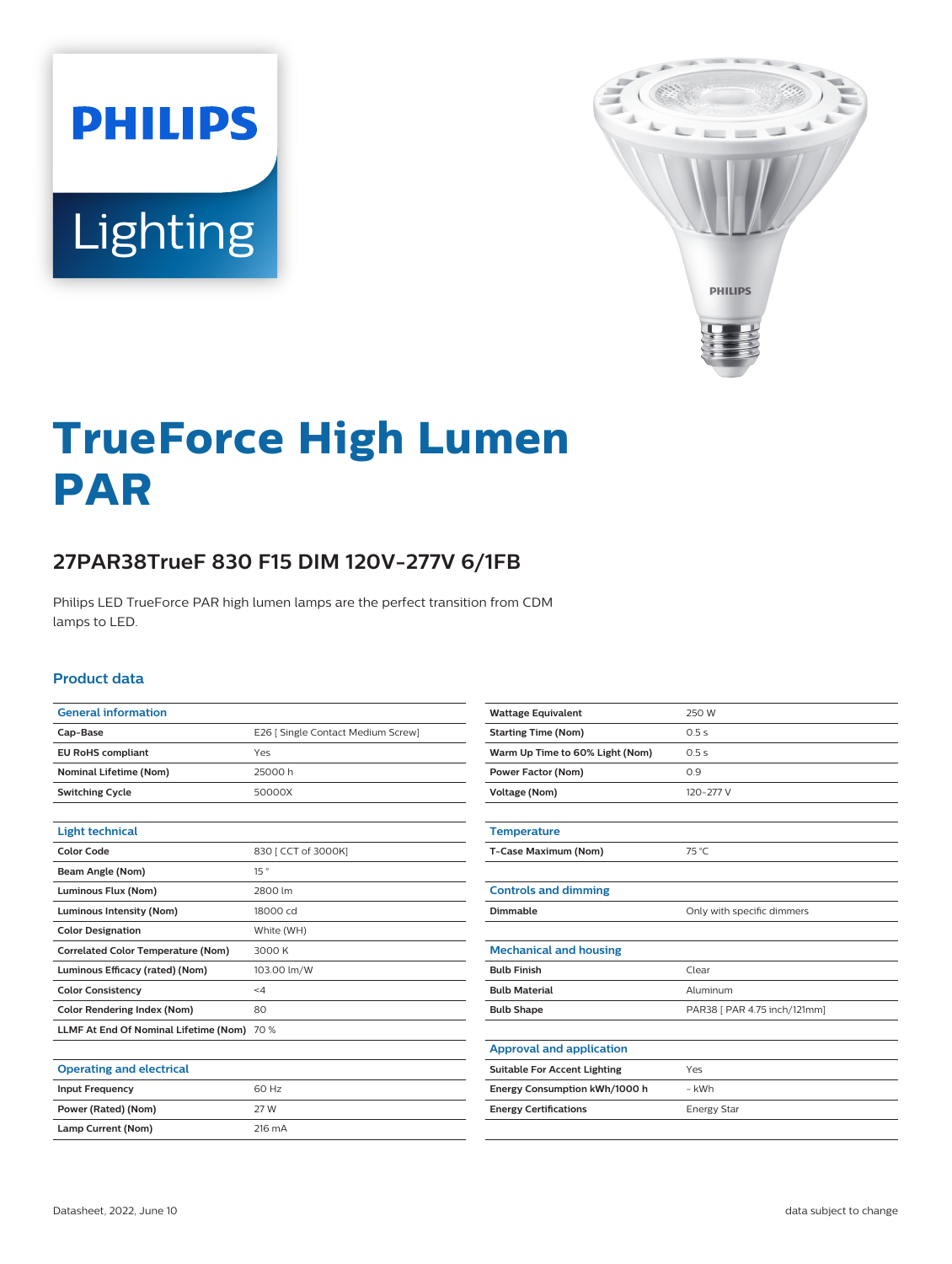### **TrueForce High Lumen PAR**

| <b>Product data</b>                  |                                          |
|--------------------------------------|------------------------------------------|
| Order product name                   | 27PAR38TrueF 830 F15 DIM 120V-277V 6/1FB |
| <b>EAN/UPC - Product</b>             | 046677569723                             |
| Order code                           | 569723                                   |
| <b>Numerator - Quantity Per Pack</b> |                                          |

| Numerator - Packs per outer box |              |
|---------------------------------|--------------|
| Material Nr. (12NC)             | 929003063504 |
| Net Weight (Piece)              | 0.425 kg     |

#### **Dimensional drawing**



**Product D C** 27PAR38TrueF 830 F15 DIM 120V-277V 6/1FB 120 mm 131 mm

**27PAR38TrueF 830 F15 DIM 120V-277V 6/1FB**

#### **Photometric data**





**LEDspots TF 27W PAR38 E26 830 15D**



**LEDspots TF 27W PAR38 E26 830 15D**

#### **LEDspots TF 27W PAR38 E26 830 15D**